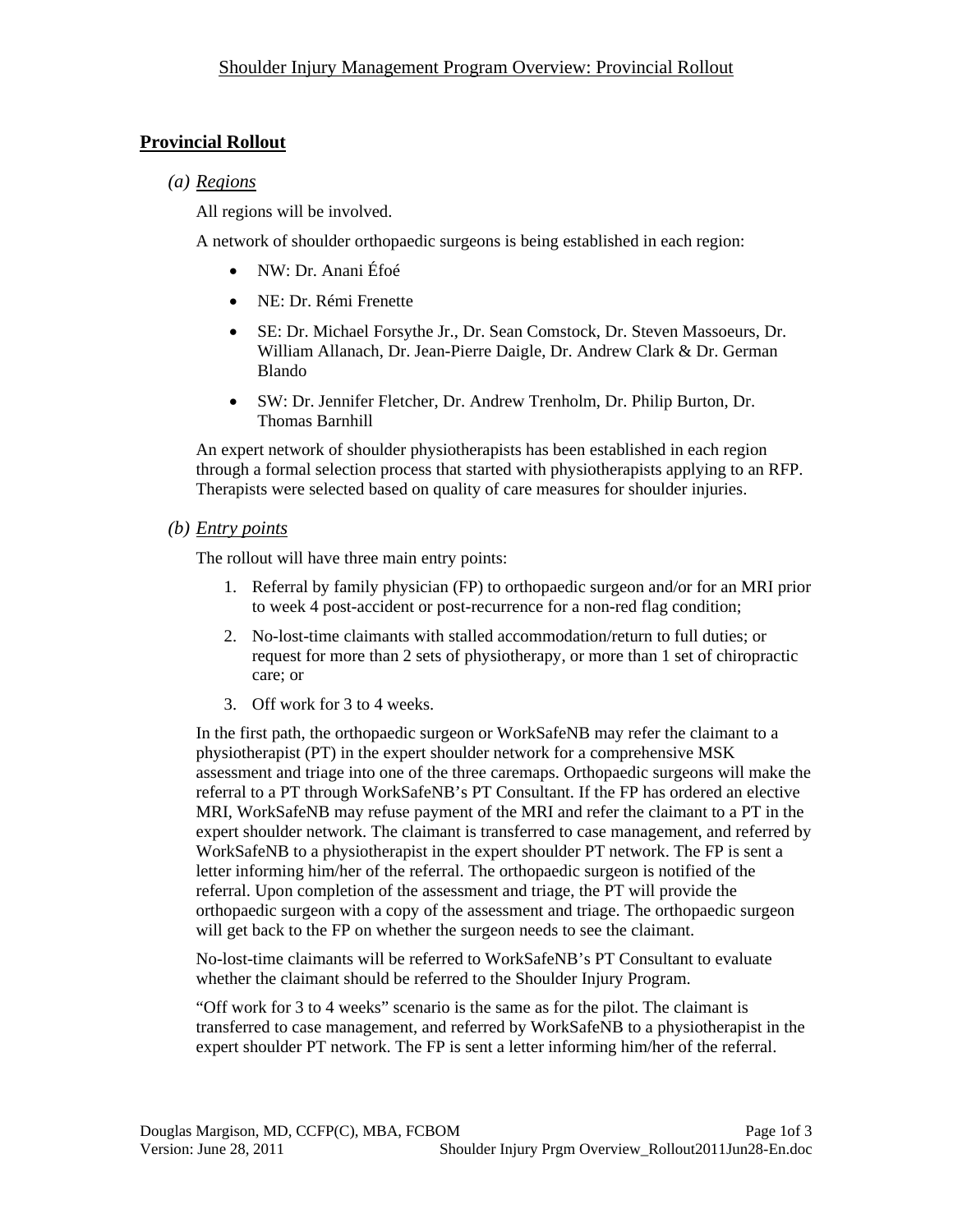### Shoulder Injury Management Program Overview: Provincial Rollout

The physiotherapist performs a comprehensive MSK assessment including muscle imbalance, a mini-functional capacity assessment, and P&A screening. The PT completes a comprehensive MSK assessment form and triages the claimant into 1 of the 3 caremaps based on criteria established in the pilot.

#### *(c) Caremaps*

Caremaps and triage criteria remain the same as for the pilot. The 3 caremaps are:

- Medical-Surgical: claimants in this caremap are referred immediately to the orthopaedic surgeon without initiating physiotherapy treatment. The physiotherapist makes the referral directly to the orthopaedic surgeon by phone, followed up by faxing the assessment and referral forms.
- Concurrent Rehab-Referral: claimants in this caremap are referred ASAP to the orthopaedic surgeon, while providing appropriate rehab. The physiotherapist makes the referral directly to the orthopaedic surgeon by phone, followed up by faxing the assessment and referral forms.
- Rehab-Only: claimants in this caremap are not referred to the orthopaedic surgeon unless something changed to put them into one of the other caremaps.
	- o Claimants with a P&A score over 139 are put through the High Risk case management protocol – face-to-face meeting with the case manager, motivational interview, validate high risk for prolonged disability, risk management intervention(s) as indicated.
	- o Claimants with a P&A score over 147 are considered by the case management team for referral to multidisciplinary active functional rehab with cognitive-behavioural therapy and work simulation.
	- o Claimants with a P&A score under 148 remain with the physiotherapist for a course of active functional rehab, unless there were other yellow flags that would warrant referral for the multidisciplinary program.

#### *(d) Imaging*

The pilot orthopaedic surgeons indicated that an MRI-arthrogram should be the gold standard for shoulder imaging for workers' compensation cases. The arthrogram helps to distinguish partial RCTs from full. The orthopaedic surgeons have indicated that in definite cases of full RCTs, a plain MRI or Ultrasound may suffice.

Diagnostic imaging departments in NB are being reminded that elective imaging studies require prior authorization or WorkSafeNB may not pay for the study. When elective imaging is authorized, WorkSafeNB will issue an authorization number for each area being imaged. The authorization number needs to be quoted in the invoice to WorkSafeNB.

#### *(e) Expedited Services*

WorkSafeNB pays the expedited consultation fee for referrals by the physiotherapist or WorkSafeNB. WorkSafeNB does not pay the expedited consultation fee for referrals by the FP. Elective surgery requires prior authorization and a decision by the case management team as to whether it would be paid at the expedited rate.